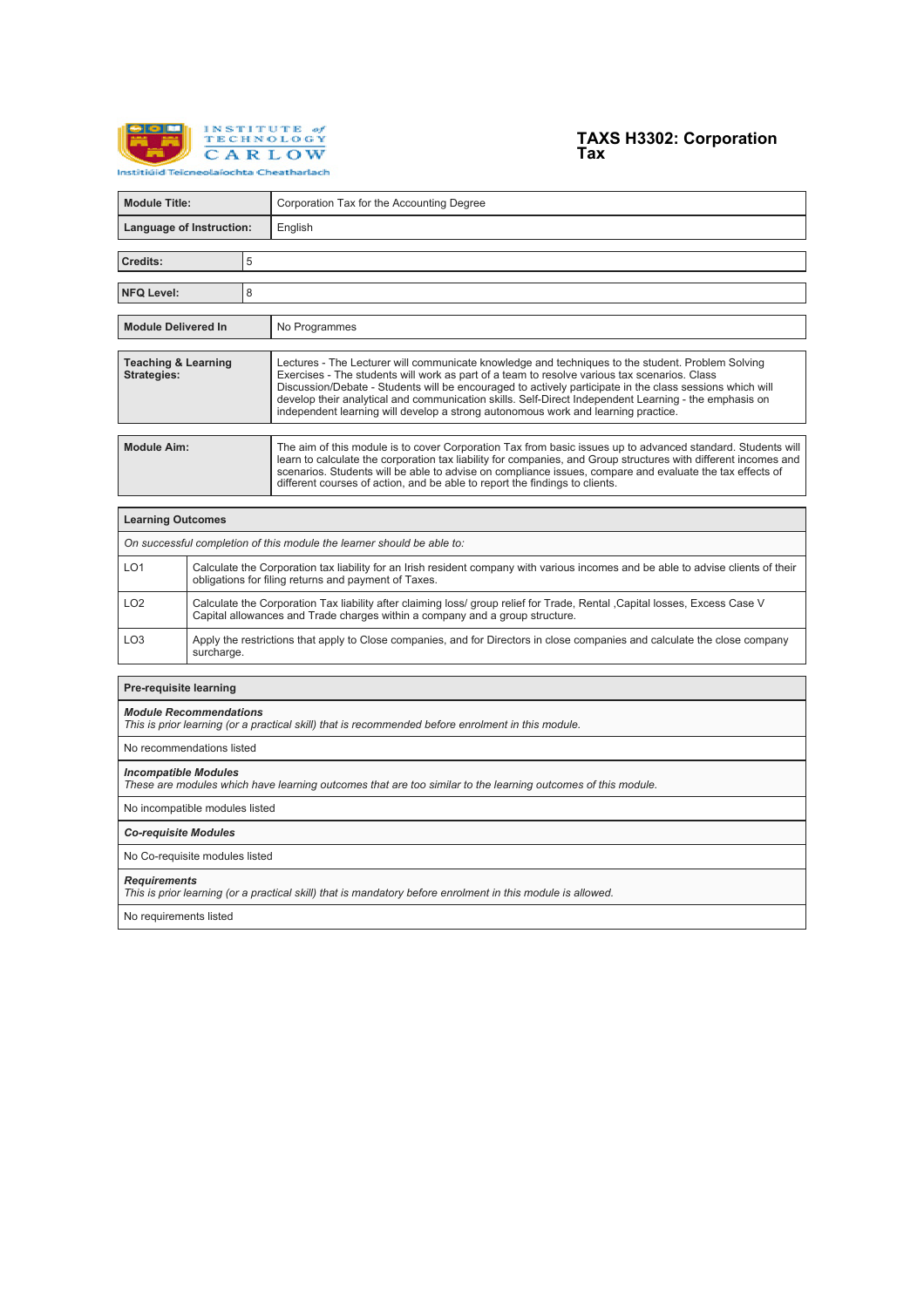

# **TAXS H3302: Corporation Tax**

## **Module Content & Assessment**

## **Indicative Content**

## **Corporation Tax Administration & Computation**

Principles and Scope. Self -Assessment system. Dates for filing and payment. Preliminary Tax. Dividends Withholding Tax. Obligation to deduct Income Tax from Payments. Calculate the corporation tax liability for a company with the following types of income, trading profits,<br>professional income, interest, dividends and rental income. The Layout of a Corpor between Accounting periods. Calculation of Adjusted Profits. Capital Allowances.

### **Corporation Tax Exemption**

Corporation Tax Exemption for Start Up companies. Marginal Relief. Carry forward and use of PRSI.

#### **Loss Relief**

Trade losses. Value based claim. Trade charges. Case V losses. Excess capital allowances. Capital losses. Restrictions on loss relief due to late filing. Priority of use and claim of losses. Interaction of various losses. Use of carry forward losses. Change of ownership. Recognize the factors that will influence the choice of loss relief claim

## **Group relief**

Meaning of groups for losses and for capital gains. Group Relief for losses. Restriction of loss relief. Co-terminus periods. Late filing of returns Intra group payments. Intra group transfer of assets

## **Close Companies**

Definition of a Close Company. Sections 436 Expense payments to shareholders and Associates. Section 437 Excessive Interest. Section 438 Loans to Directors. Close Company Surcharge Calculation. Preferential Interest for Shareholders who may be employed by the Company -BIK's, Gifts. Overvalue of assets sold to company or purchase of Assets at undervalue

## **Tax Residence of Companies**

Company tax residence. Central management & control. Tax implications re residence status of the company. The tax implications for an Irish company trading abroad through a branch or subsidiary. The tax implications of a non-resident Irish company trading in Ireland. The<br>concept of a permanent establishment. Double Taxation Relief. Credit relief. Exempti

| <b>Assessment Breakdown</b>       |         |
|-----------------------------------|---------|
| LEnd of Module Formal Examination | 100.00% |

| <b>Continuous Assessment</b> |                                                                                                                                                                           |                      |                 |                    |  |  |  |  |
|------------------------------|---------------------------------------------------------------------------------------------------------------------------------------------------------------------------|----------------------|-----------------|--------------------|--|--|--|--|
| Assessment<br>Type           | <b>Assessment Description</b>                                                                                                                                             | Outcome<br>addressed | $%$ of<br>total | Assessment<br>Date |  |  |  |  |
| Examination                  | Formative assessments including MCQ's, short numerical and theory<br>questions, BB tests, Tax calculations, Tax rules and reports using Excel,<br>and Filing forms on ROS | 1.2.3                | 0.00            | Ongoing            |  |  |  |  |

No Project

г

No Practical

|                        | <b>End of Module Formal Examination</b> |                      |            |                        |  |  |  |  |
|------------------------|-----------------------------------------|----------------------|------------|------------------------|--|--|--|--|
| <b>Assessment Type</b> | <b>Assessment Description</b>           | Outcome<br>addressed | % of total | <b>Assessment Date</b> |  |  |  |  |
| Formal Exam            | End-of-Semester Final Examination       | 1,2,3                | 100.00     | End-of-Semester        |  |  |  |  |

**ITCarlow reserves the right to alter the nature and timings of assessment**